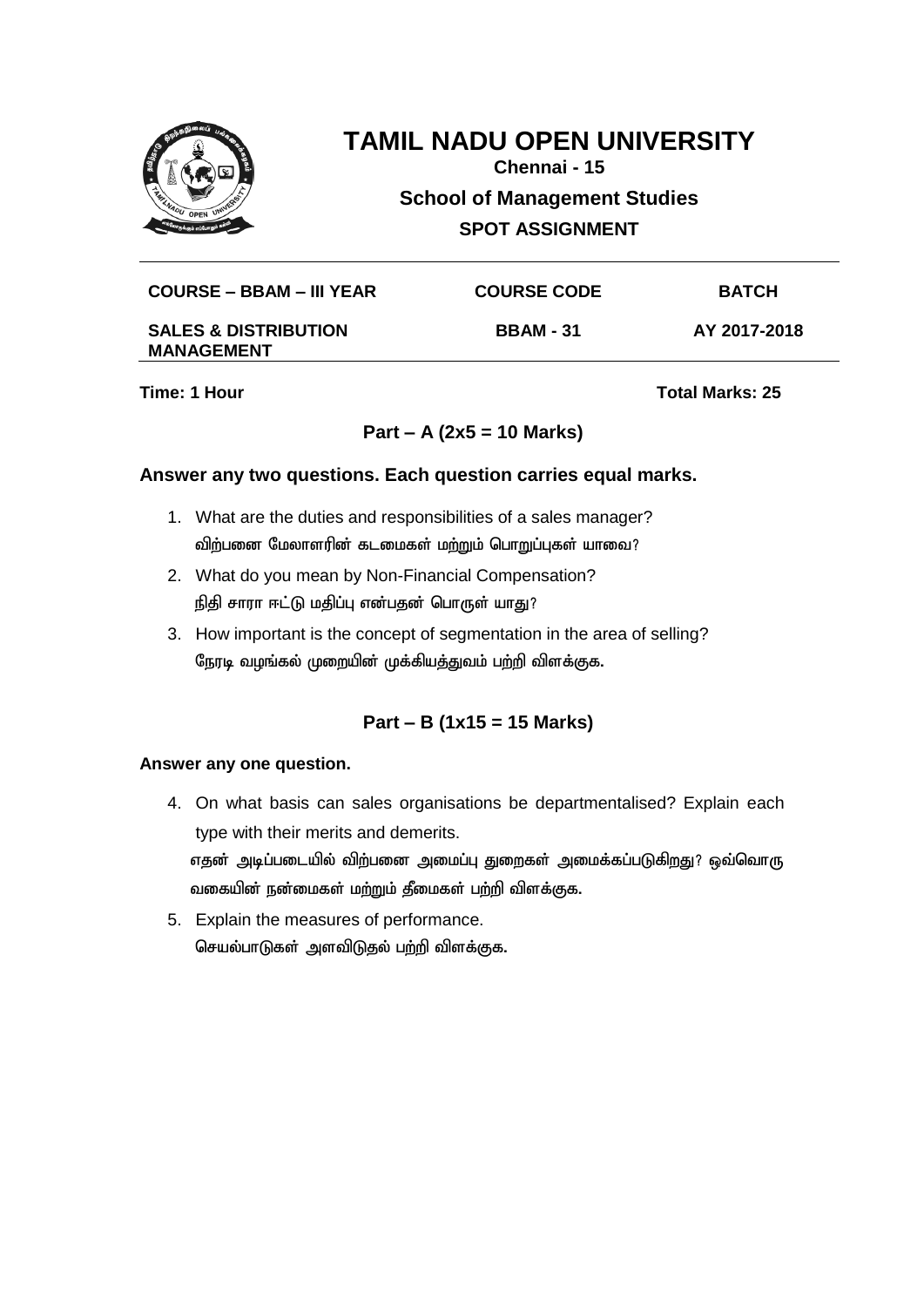

**Chennai - 15**

**School of Management Studies**

**SPOT ASSIGNMENT**

| COURSE – BBAM – III YEAR | <b>COURSE CODE</b> | <b>BATCH</b> |
|--------------------------|--------------------|--------------|
|                          |                    |              |

#### **ADVERTISING & SALES PROMOTION**

**BBAM - 32 AY 2017-2018**

**Time: 1 Hour Total Marks: 25** 

# **Part – A (2x5 = 10 Marks)**

## **Answer any two questions. Each question carries equal marks.**

- 1. What are the economic functions of Advertising? விளம்பரமிடுகையின் பொருளாதாரம் சார்ந்த செயல்பாடுகள் யாவை?
- 2. What are the components of outdoor media? வெளிப்புற ஊடகத்தின் பல்வேறு வகைகள் யாவை?
- 3. Explain essentials of good advertising appeal. சிறந்த விளம்பரமிடுகை வேண்டுகோளின் முக்கிய அம்சங்களைக் விளக்குக.

# **Part – B (1x15 = 15 Marks)**

- 4. Explain the social ill-effects of advertisement. விளம்பரங்கள் சமூகத்தை ஏற்படுத்தும் பாதகமான விளைவுகளை விளக்குக.
- 5. Discuss the important methods of testing advertising methods in detail. விளம்பரமிடுகை முறைகள் சோதனையிடலில் பின்பற்றப்படும் முக்கிய வழிமுறைகள் பற்றி விவரி.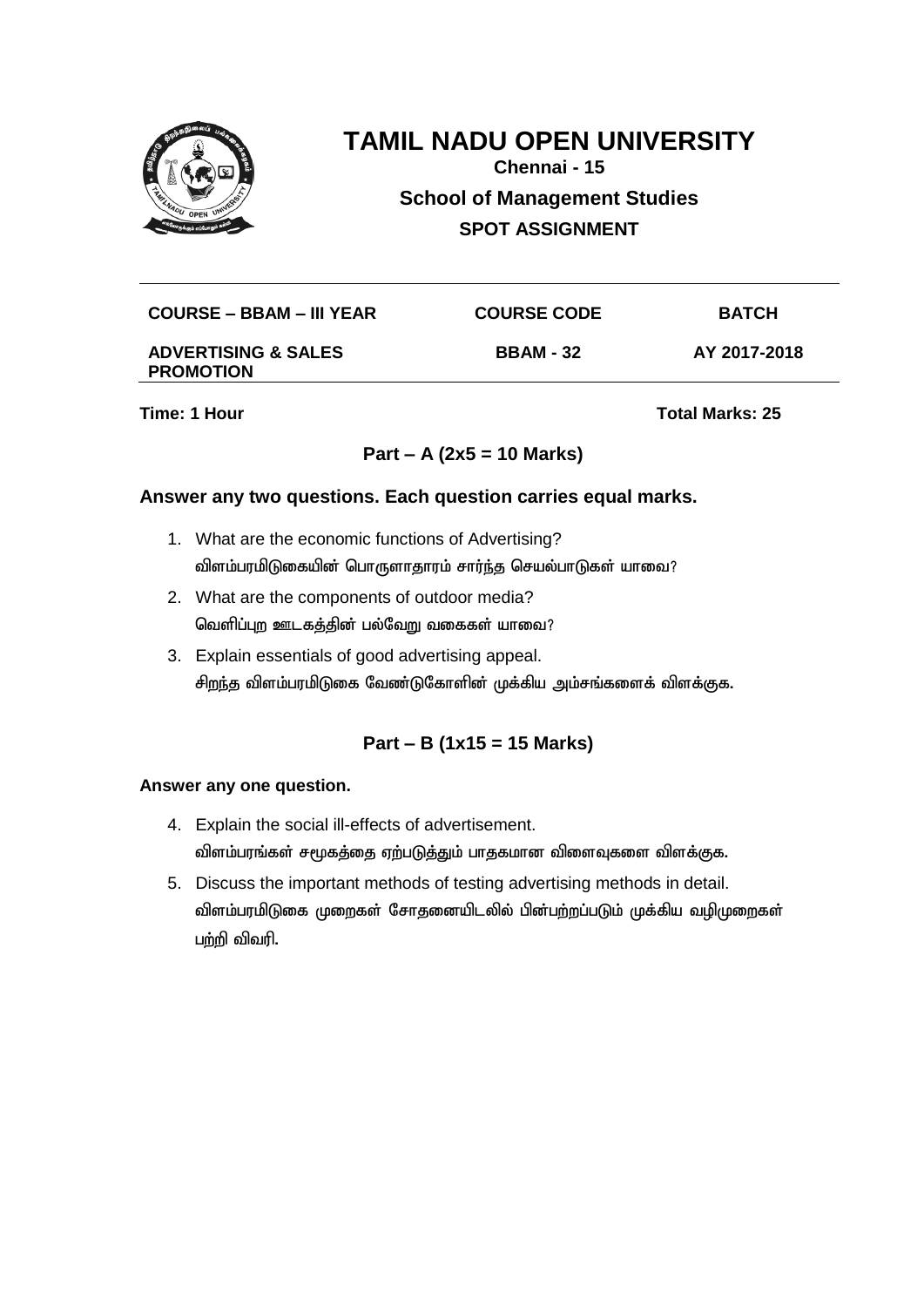

**Chennai - 15**

**School of Management Studies**

**SPOT ASSIGNMENT**

| <b>COURSE – BBAM – III YEAR</b> | <b>COURSE CODE</b> | <b>BATCH</b> |
|---------------------------------|--------------------|--------------|
| <b>SERVICES MARKETING</b>       | <b>BBAM - 33</b>   | AY 2017-2018 |

**Time: 1 Hour Total Marks: 25** 

# **Part – A (2x5 = 10 Marks)**

#### **Answer any two questions. Each question carries equal marks.**

- 1. Explain the concept of service as a system. சேவை ஒரு நடவடிக்கை விளக்குக.
- 2. List out the levels of positioning. நிலை நிறுத்துதல் நிலைகளை வரிசைப்படுத்துக.
- 3. What is Customer Retention? நுகர்வோர் நிறுத்தி வைத்தல் என்றால் என்ன?

# **Part – B (1x15 = 15 Marks)**

- 4. Discuss Service Marketing System. Describe the tangible elements in the Service Marketing System. சேவைகளின் சந்தையியல் பற்றி விவாதி. சேவைகளின் சந்தையியலின் அமைப்பில் தொட்டு உணரக்கூடிய பகுதிகளை விவரி.
- 5. Explain the role of blue printing in service design. சேவை வடிவமைப்பின் நீல பதிப்பின் நிலையை விளக்குக.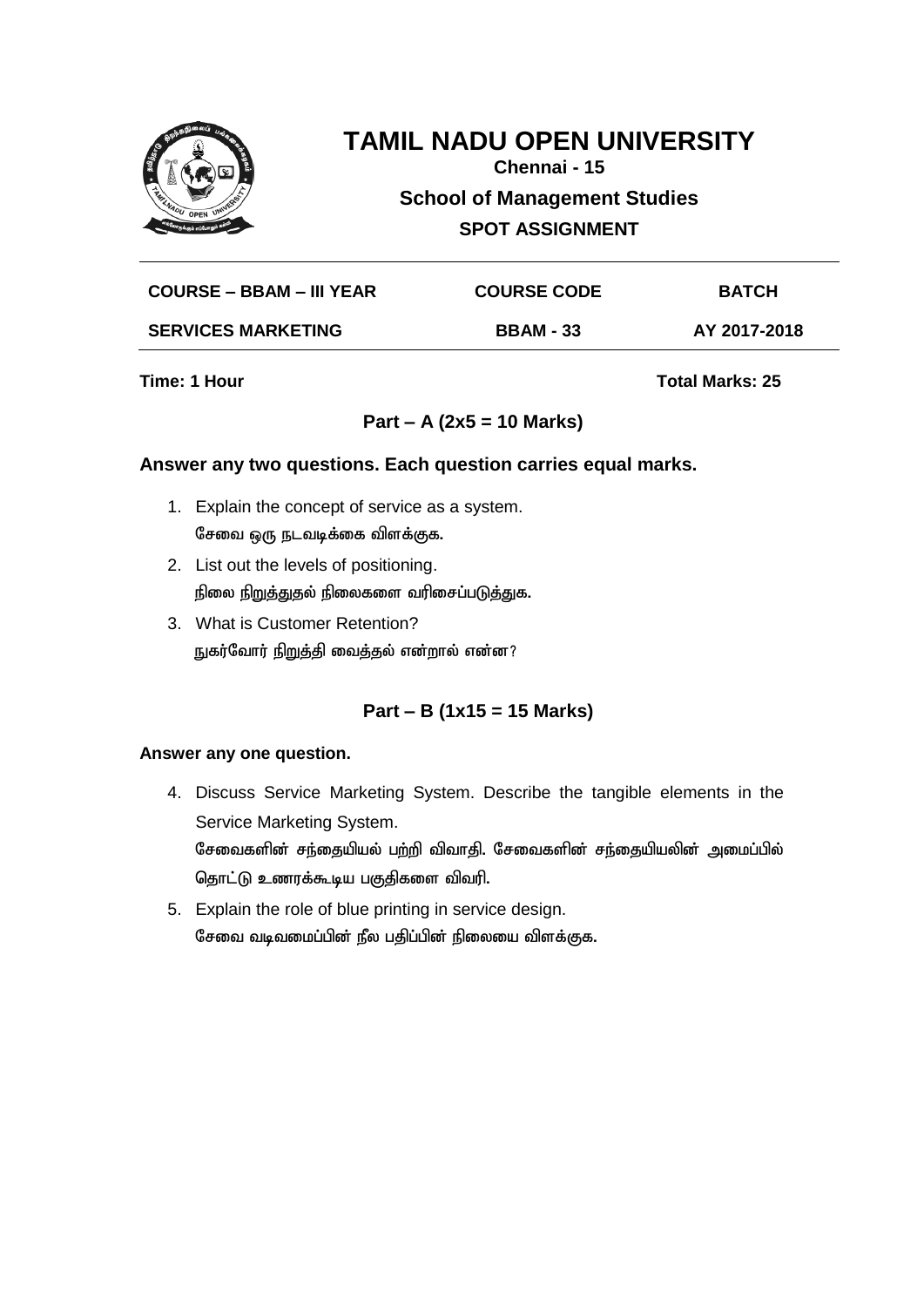

**Chennai - 15**

**School of Management Studies**

**SPOT ASSIGNMENT**

| <b>COURSE – BBAM – III YEAR</b> | <b>COURSE CODE</b> | <b>BATCH</b> |
|---------------------------------|--------------------|--------------|
| <b>RETAIL MARKETING</b>         | <b>BBAM - 34</b>   | AY 2017-2018 |

**Time: 1 Hour Total Marks: 25** 

# **Part – A (2x5 = 10 Marks)**

## **Answer any two questions. Each question carries equal marks.**

- 1. How do you classify retail firms? சில்லறை நிறுவனத்தை எதன் அடிப்படையில் வகைப்படுத்துவாய்?
- 2. Explain the various stages of merchandising. வணிகப் பொருள் திட்டமிடுதலில் பல்வேறு படிநிலைகளை விளக்குக.
- 3. What is the role of personal selling in the retailing sector? சில்லரை வணிகத்தில் நேரடி விற்பனையின் பங்கு என்ன?

# **Part – B (1x15 = 15 Marks)**

- 4. Critically evaluate various theories of retail location. சில்லரை வணிக இடஅமைவின் பல்வேறு கோட்பாடுகளை விவாதிக்கவும்.
- 5. Define Brand and its relevance in retail business. வரையறு அடையாளம் மற்றும் சில்லறை விற்பனையில் அடையாளத்தின் பங்கு பற்றி விளக்குக.